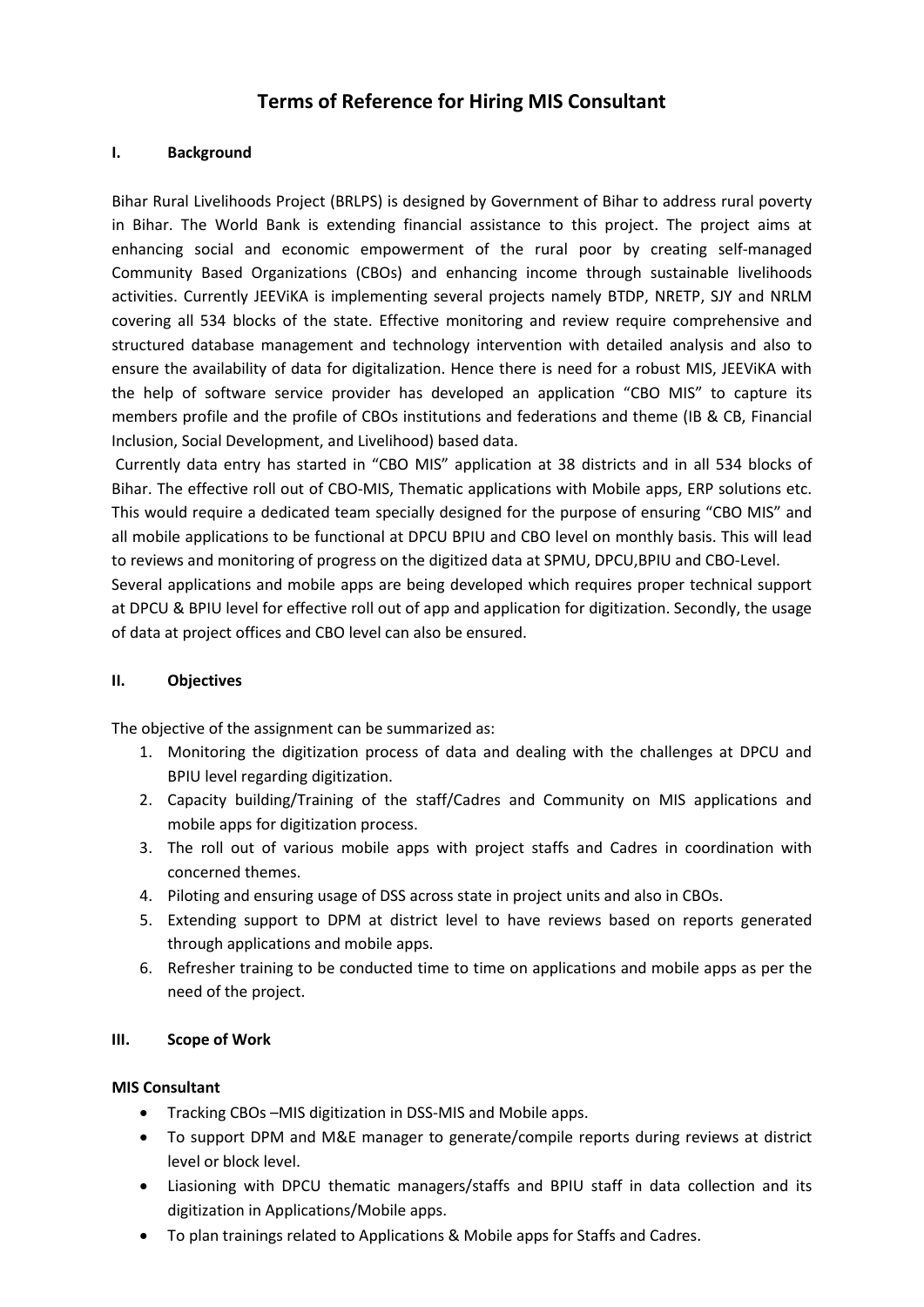- Arrange and extend training facilities to the members of VOs and CLFs for usage of MIS.
- To extend support to DPMs and M & E to increase the usage of data from MIS during reviews and also how to access the reports.
- To resolve the issues related to application as and when required in coordination with state MIS team.
- Extensive field visit for providing handhold support to BPIU and DPCU in dealing with issues related to Applications and mobile apps/training etc.
- Consultants will submit monthly report to DPMs at district level and at SPMU level.
- Any other assignment given by SPMU or concerned DPCU from time to time.

## **IV. Qualification and Experience of the Consultant**

| Designation | <b>Qualification and Experience</b>                         | Hiring | Position |
|-------------|-------------------------------------------------------------|--------|----------|
|             |                                                             | Tenure |          |
| <b>MIS</b>  | BE/B.Tech/MCA with minimum 7 years of Experience in         | 11     | 09       |
| Consultant  | Software development and roll out with related              | months |          |
|             | Training/software development/IT domain/data analytics or   |        |          |
|             | similar.                                                    |        |          |
|             | S/he should have good communication skills in Hindi and     |        |          |
|             | English.                                                    |        |          |
|             | Preference will be given to those with added Data Analytics |        |          |
|             | experience.                                                 |        |          |

#### **V. Duration of Contract**

Duration of the assignment will be 11 months. This may further be extended based on the performance of the candidate and requirement of the project.

#### **VI. Monitoring and Supervision**

The State Project Manager –MIS, BRLPS would supervise the Performance of the consultants and facilitate the interaction and exchange of information between the Consultants and the BRLPS. The Chief Executive Officer, BRLPS in association with State Project Manager (MIS) may review and monitor the work of consultants.

The BRLPS shall be the owner of the assignment output. The Consultant will have no right of claim to the assignment or its outputs at any stage of development, execution or after its completion.

#### **VII. Monthly Remuneration**

#### **1. Costing**

The Monthly remuneration of **MIS Consultant** will be as per consultant's policy of JEEViKA. Based on the experience and other parameters, a fixed amount will be paid and applicable taxes will be deducted. This may be revised based on performance and consultant policy of BRLPS.

| Sl. No.   Content                                  | <b>Honorarium (Per Month)</b> |
|----------------------------------------------------|-------------------------------|
| 7 to 10 years of experience as per criteria above  | 45.000/-                      |
| Above 10 years of experience as per criteria above | 55.000                        |